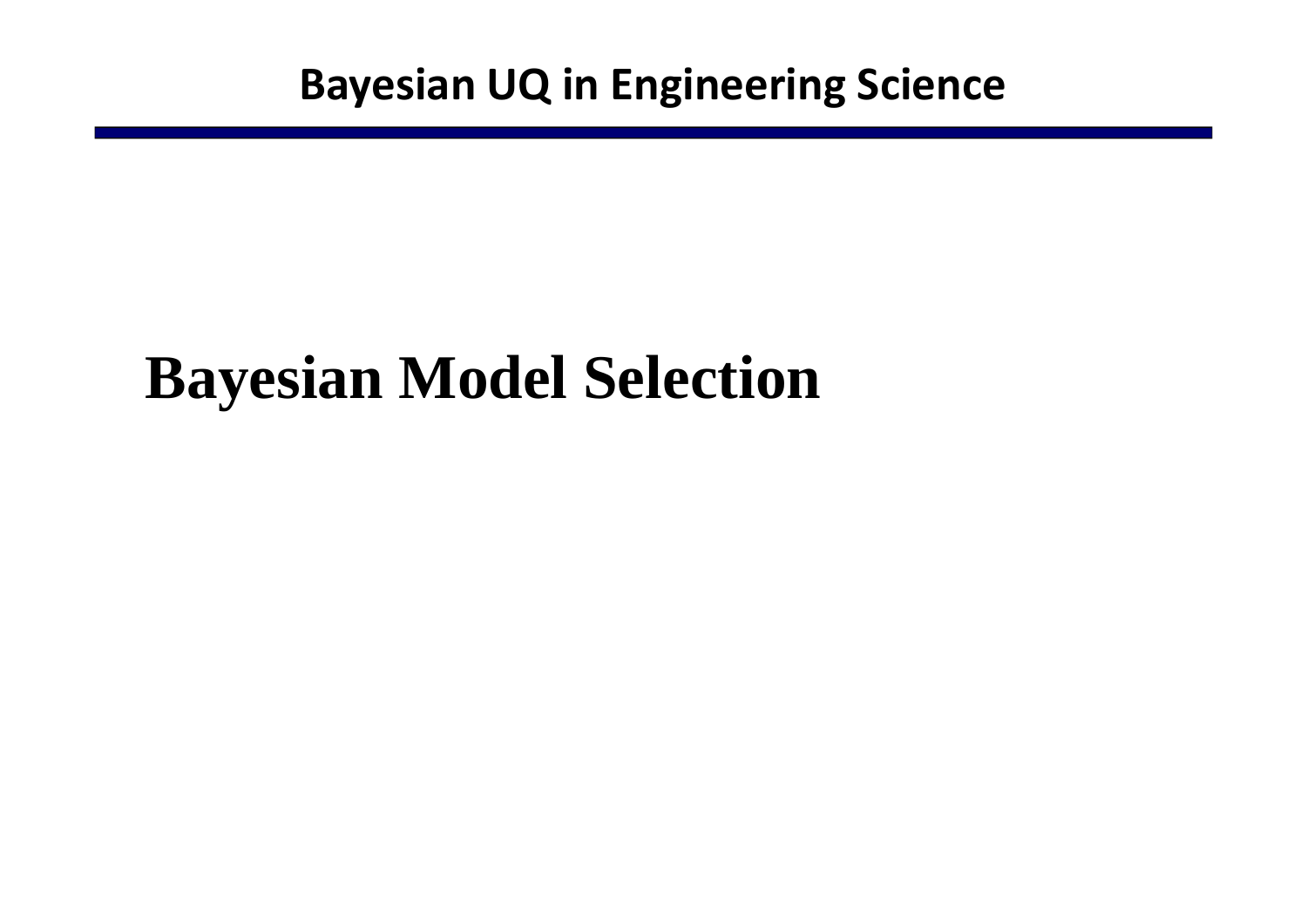#### **QUESTION**

**More than one models are introduced to explain the data. Which model should be preferred or how should we rank the models given the data?** 

**Occam's razor advises to buy the simplest model among all that adequately explain the data.**

**Bayesian methods can consistently and quantitatively solve the model selection problem.** 

**Bayesian inference ranks the models and based on the rank can use all models for robust predictions, taking into account the relative preference/ranking of each model.**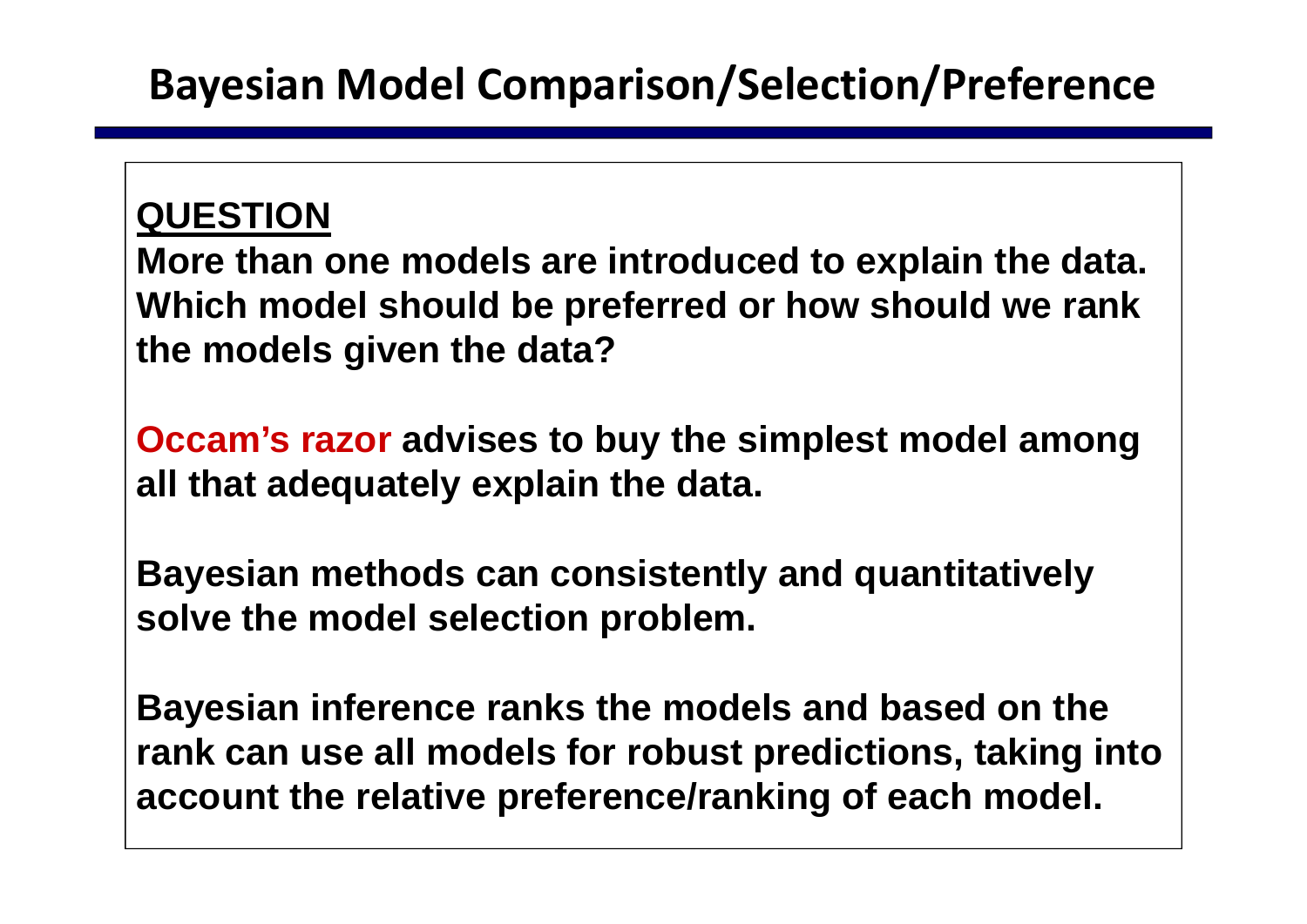# **Bayesian Inference**

#### **Level 1: Parameter Estimation Given a Model**

$$
\begin{array}{ll}\text{Posterior} & \text{Likelihood} & \text{Prior} \\[1mm] p(\theta \,|\, D, \mathsf{M}) = \displaystyle\frac{p(D \,|\, \theta, \mathsf{M}) \; \pi(\theta \,|\, \mathsf{M})}{p(D \,|\, \mathsf{M})} \\[1mm] & \text{Evidence}\end{array}
$$

#### **Asymptotic Approximation**

**Posterior PDF is Gaussian**

 $p(\theta \, | \, D, \mathsf{M}) \approx N(\hat{\theta}, H^{-1}(\hat{\theta}))$ 

**Centered at the most Probable Model:with covariance the inverse of the Hessian of:**

$$
\hat{\theta} = \arg\min_{\theta} [L(\theta)]
$$
  
ssian of:  $L(\theta)$   

$$
L(\theta) = -\ln p(\theta | D, M)
$$

 $\lambda = -\ln[\text{Likelihood x Prior}]$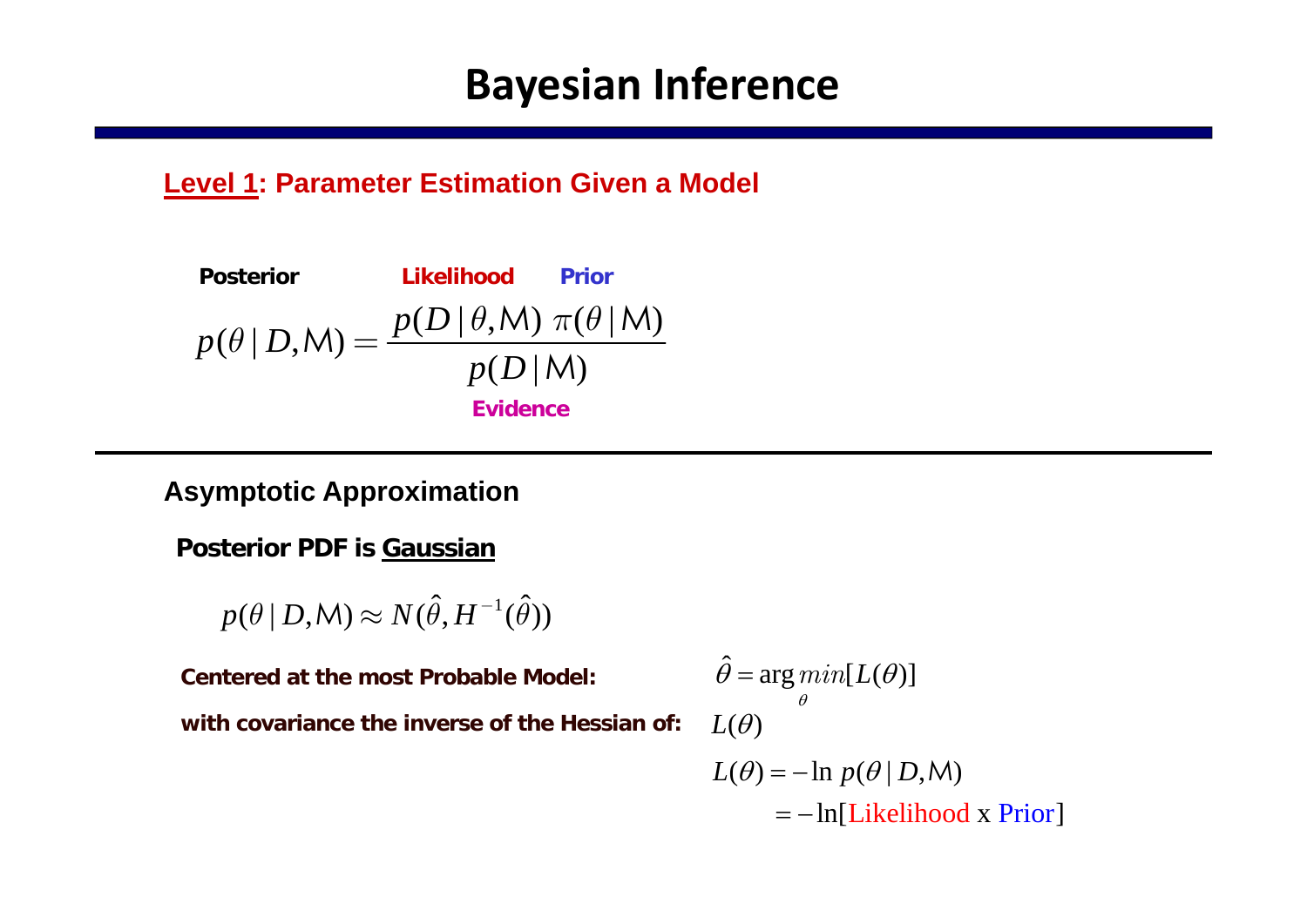# **Bayesian Inference**

#### **Level 1: Parameter Estimation Given a Model**

$$
\text{Posterior} \qquad \text{Likelihood} \qquad \text{Prior} \\ p(\theta | D, \mathsf{M}) = \frac{p(D | \theta, \mathsf{M}) \ \pi(\theta | \mathsf{M})}{p(D | \mathsf{M})} \\ \text{Evidence}
$$

**Level 2: Model Selection/Preference**

 $P(M_i | D) \propto p(D | M_i) P(M_i)$ **PreferenceEvidence Prior**

**Evidence of Model**

$$
p(D \mid M_i) = \int p(D \mid \theta_i, M_i) \pi(\theta_i \mid M_i) d\theta_i
$$

$$
= \int \exp[-L(\theta_i)] d\theta_i
$$
Laplace-type Integral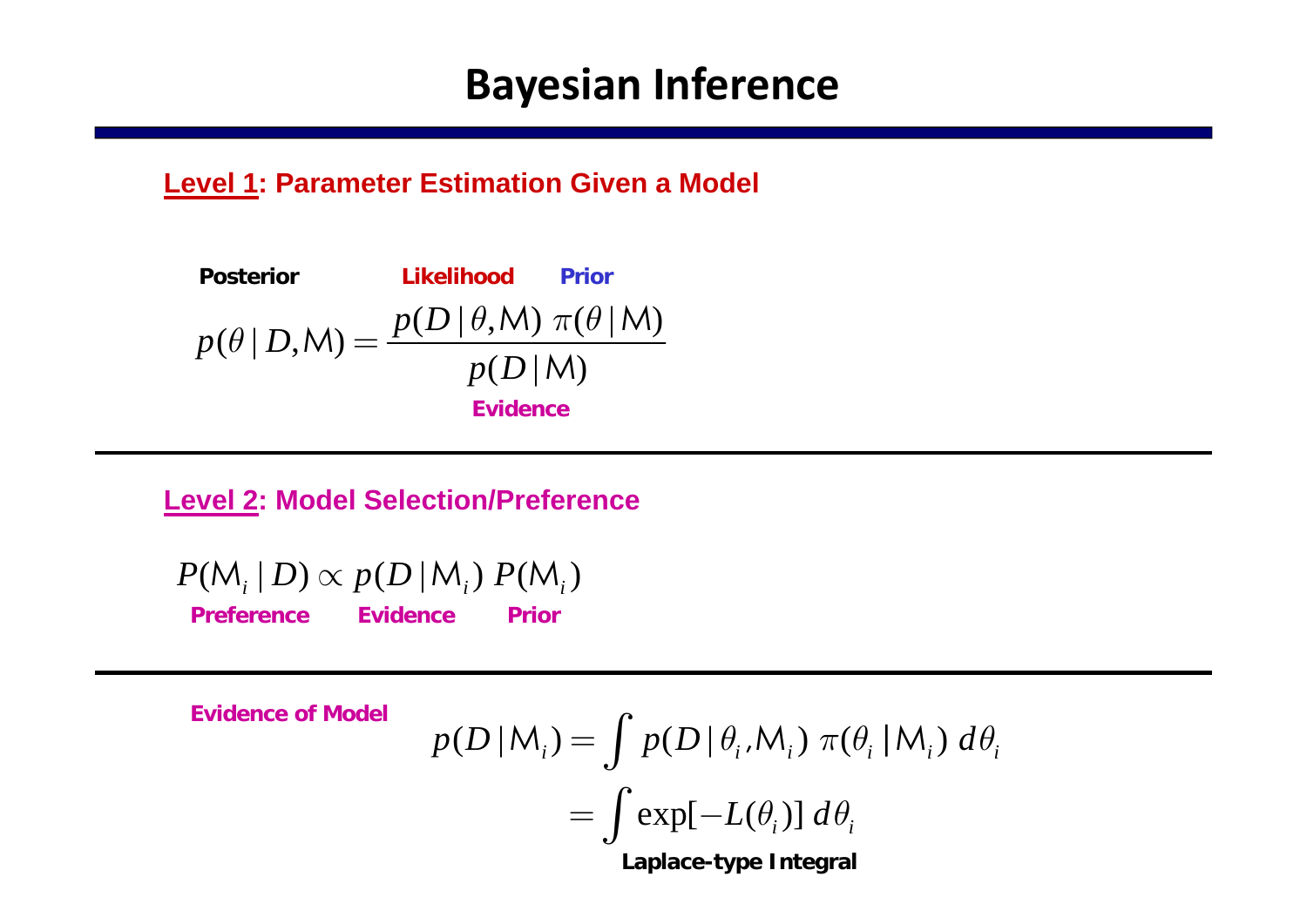# **Laplace Asymptotic Approximation**

$$
I = \int h(\theta) \exp[-\lambda g(\theta)] d\theta
$$
  
=  $h(\hat{\theta}) \exp[-\lambda g(\hat{\theta})] \frac{\left(\sqrt{2\pi}\right)^n}{\sqrt{\lambda^n \det H(\hat{\theta})}} \left[1 + O\left(\frac{1}{\lambda}\right)\right]$ 

**Evidence of Model**

$$
p(D|M_i) = \int p(D|\theta_i, M_i) \pi(\theta_i | M_i) d\theta_i
$$
  
= 
$$
\int \exp[-L(\theta_i)] d\theta_i
$$

$$
p(D|M_i) \approx p(D|\hat{\theta}, M_i) \ln \pi_{\theta}(\hat{\theta}|M_i) \frac{(2\pi)^{n/2}}{\sqrt{\det H(\hat{\theta})}}
$$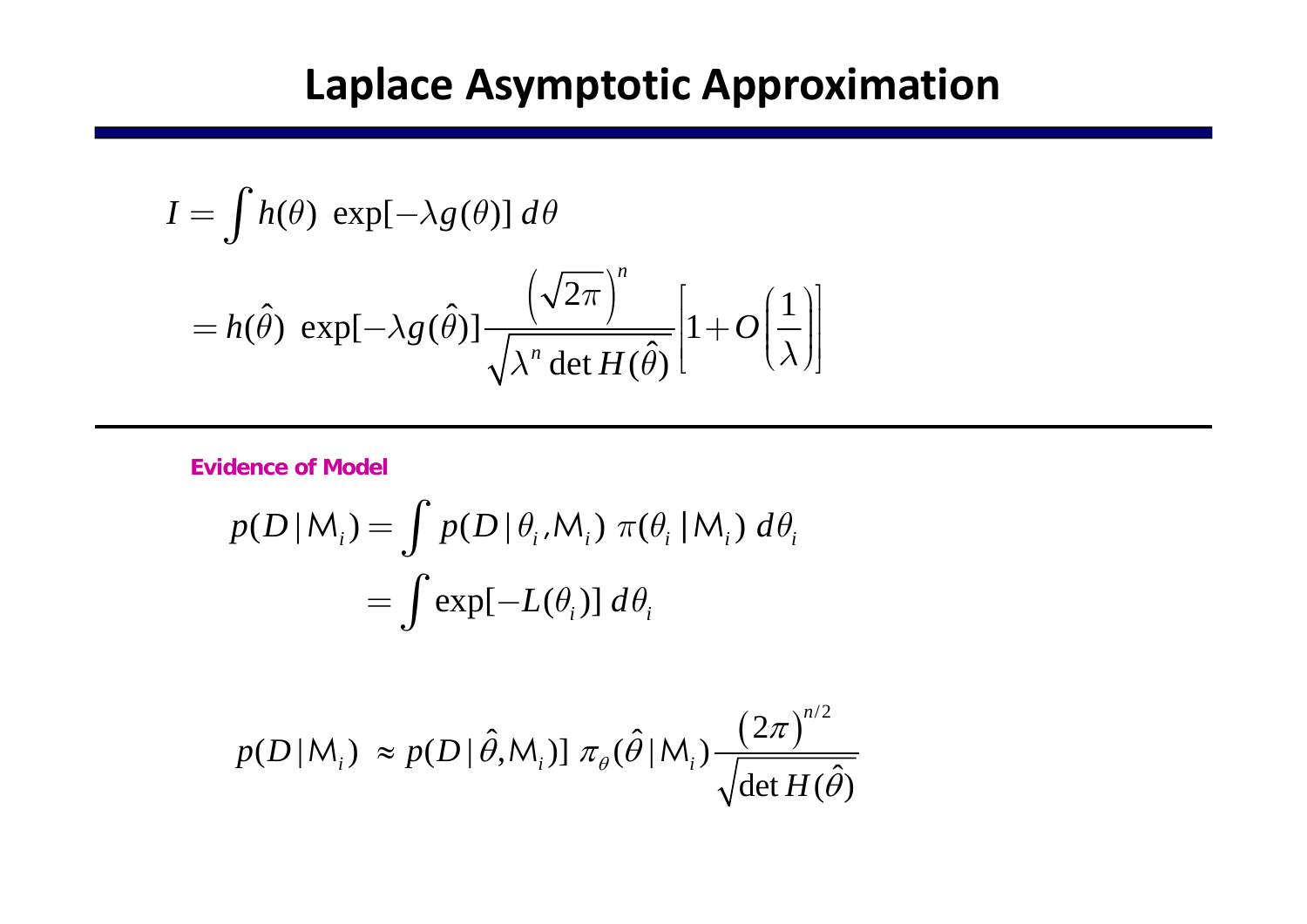#### **Bayesian Inference: Single Parameter Case**



**Evidence of Model**

| ˆ $(D \,|\, \hat{\theta}, \mathsf{M})$   $\pi_{_{\boldsymbol{\theta}}}(\hat{\theta})$  $p(D | M) \approx p(D | \theta, M) \pi_{\theta}(\theta | M) \sigma_{\theta|D}$ 

**Likelihood at the best fit that the model can achieve the parameterOccam Factor Penalizing model for having**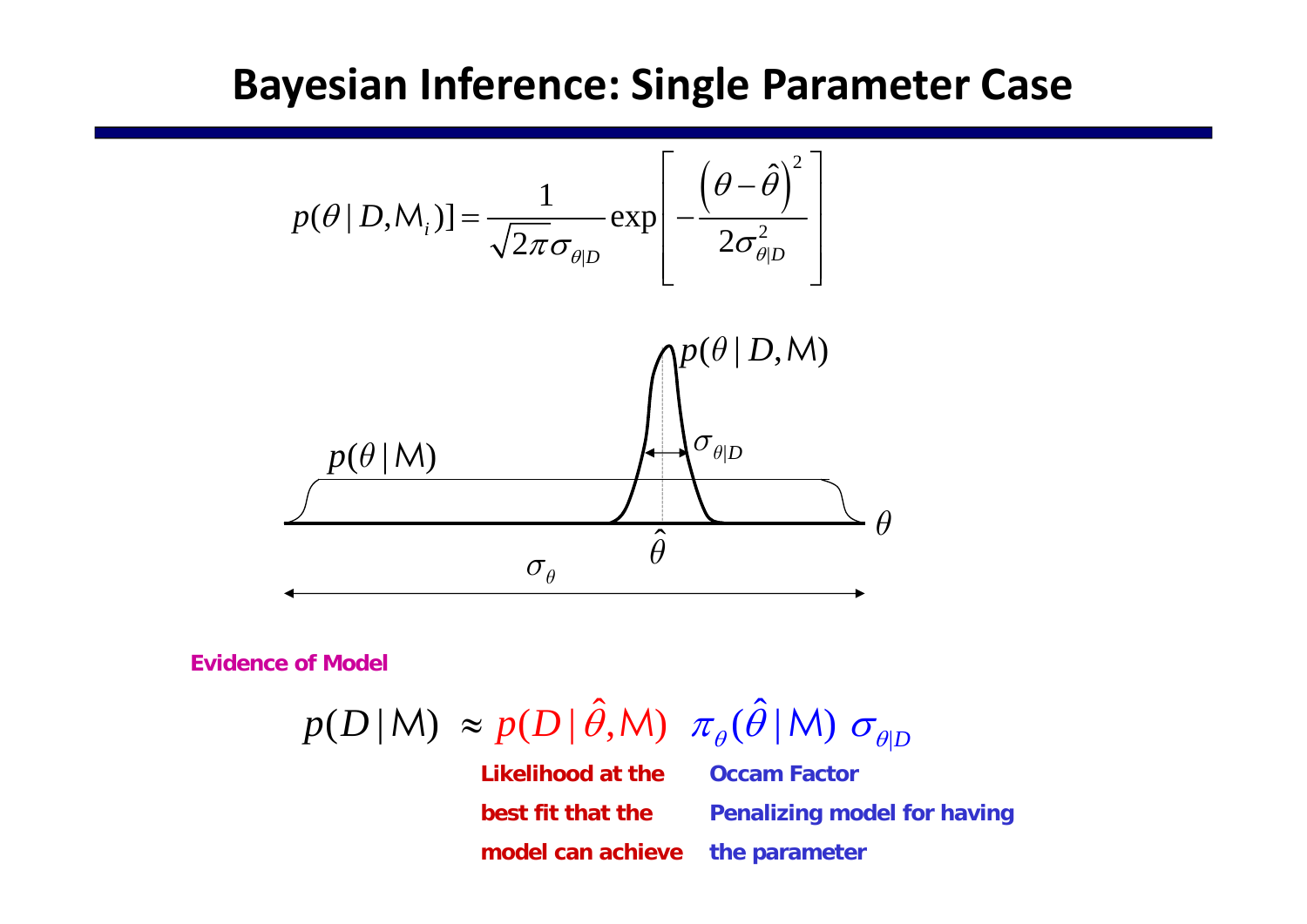# **Interpretation of Occam Factor: 1‐d Case**



- **Ratio of the posterior accessible volume of the parameter space to the prior accessible volume**
- **Factor by which the model hypothesis space collapses when the data arrives**
- **Measure of the amount of the information we gain about the model parameters given the data**
- **Represents a penalty against parameterization. Depends on the number of model parameters (complexity of the model) and their assigned prior probability**
- **The greatest evidence between models is determined by a trade-off minimizing the model complexity measure and minimizing the data misfit**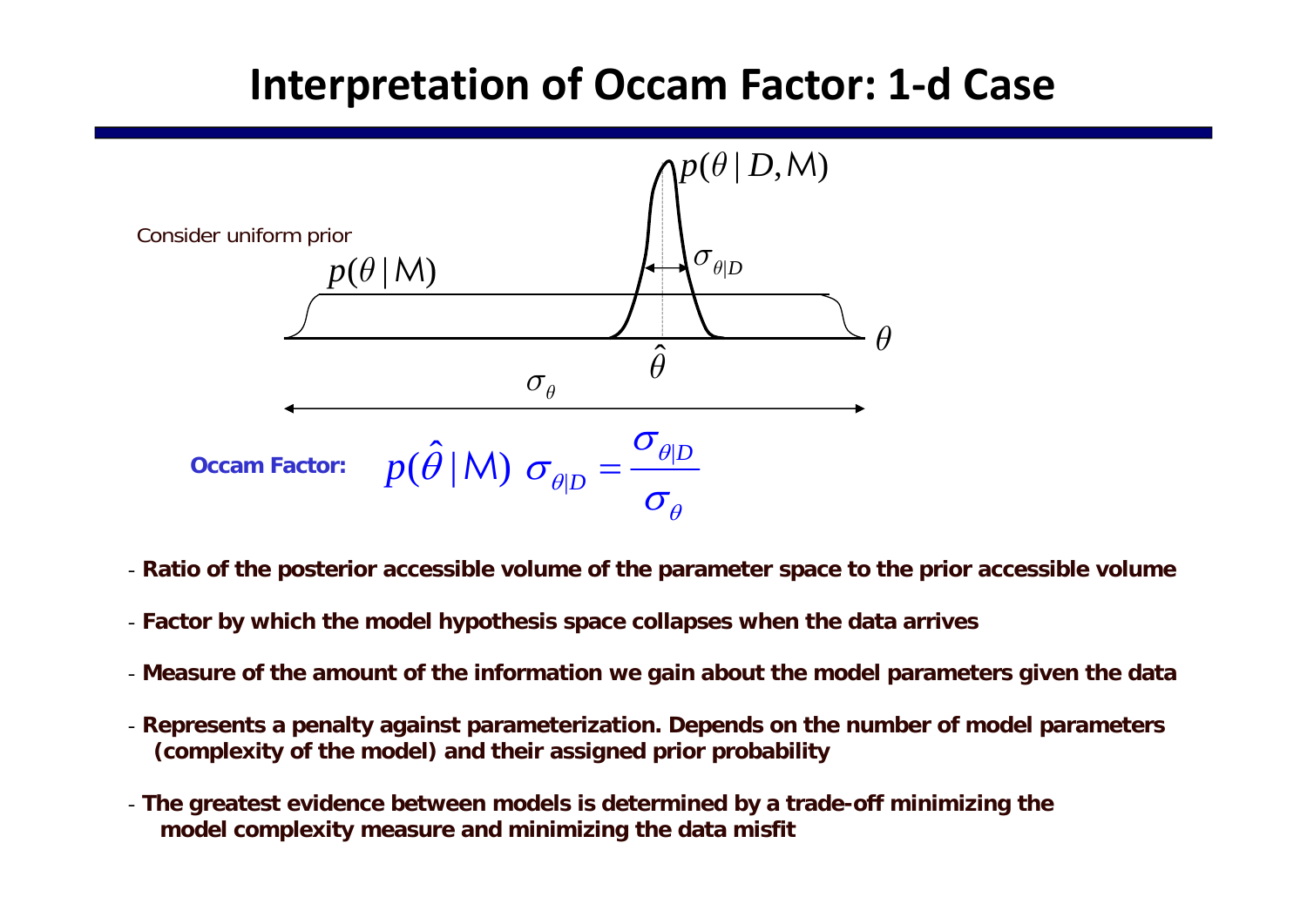# **Interpretation of Occam Factor: 2‐d case**

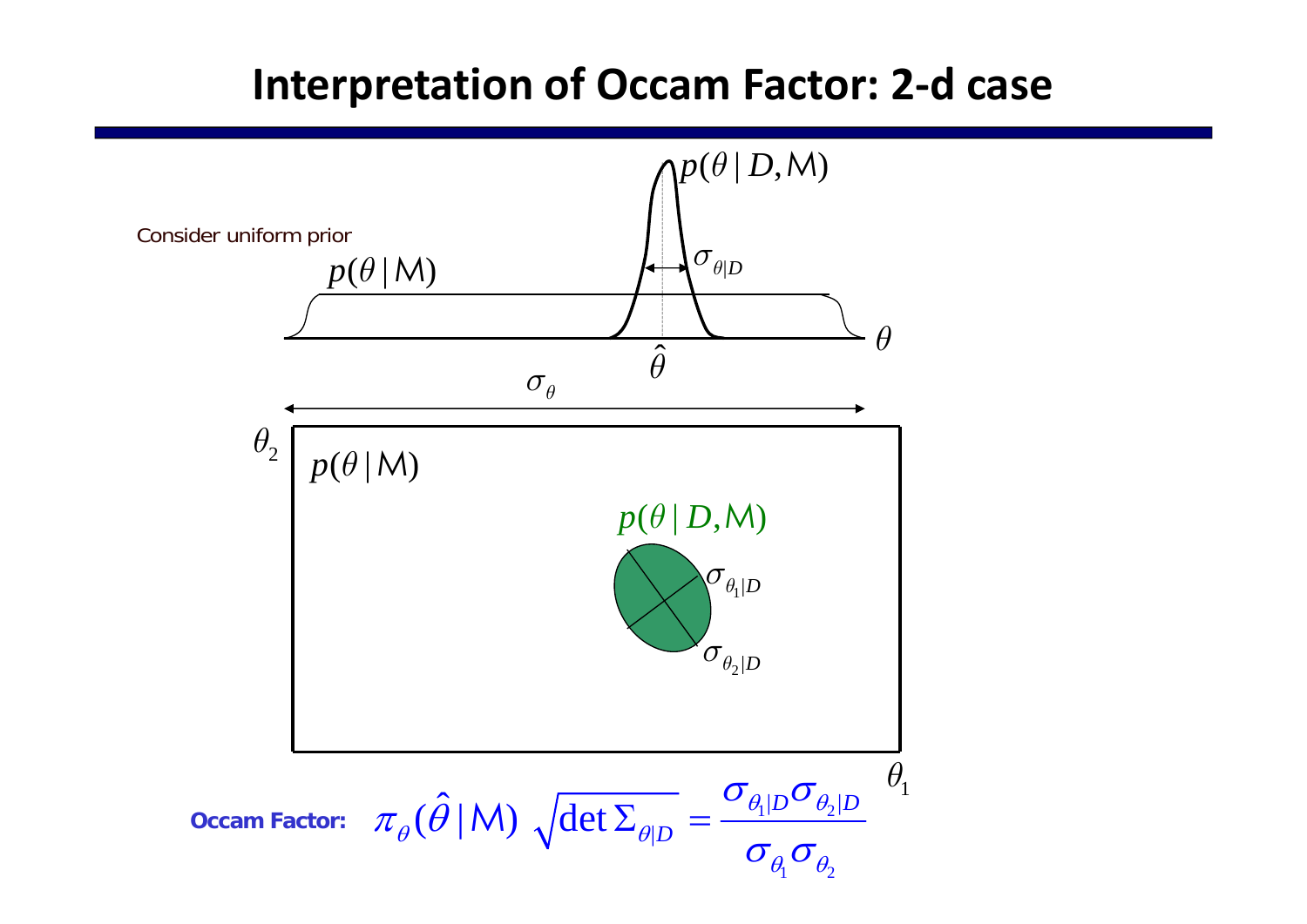### **Occam Factor for Large Number of Data**

**Occam Factor:** 
$$
\exp[\beta] = \pi_{\theta}(\hat{\theta} | M_i) \frac{(2\pi)^{n/2}}{\sqrt{\det H(\hat{\theta})}}
$$

**Consider Gaussian prior, then the log of the Occam factor is**

Occam Factor: 
$$
\beta = \ln \left[ p(\hat{\theta} | M) \frac{\left(2\pi\right)^{n/2}}{\sqrt{\det H(\hat{\theta})}} \right]
$$

\n
$$
= -\sum_{i=1}^{n} \ln \frac{\sigma_{\theta_i}}{\sigma_{\theta_i|D}} - \frac{1}{2} \sum_{i=1}^{n} \frac{(\hat{\theta}_i - \theta_{0i})^2}{\sigma_{\theta_i}^2}
$$

- **Occam factor is negative**
- **Is expected to decrease if the number of model parameters is inclreased**
- **Using the fact that the posterior variances is inversely proportional to the number of data one can derive for large number of data**

$$
\beta = -\frac{1}{2}n\log N + R
$$

**Beck, J.L. and Yuen, K.Y. (2004), Model selection using response measurements: Bayesian probabilistic approach, Journal of Engineering Mechanics, 130(2), 192-203.**